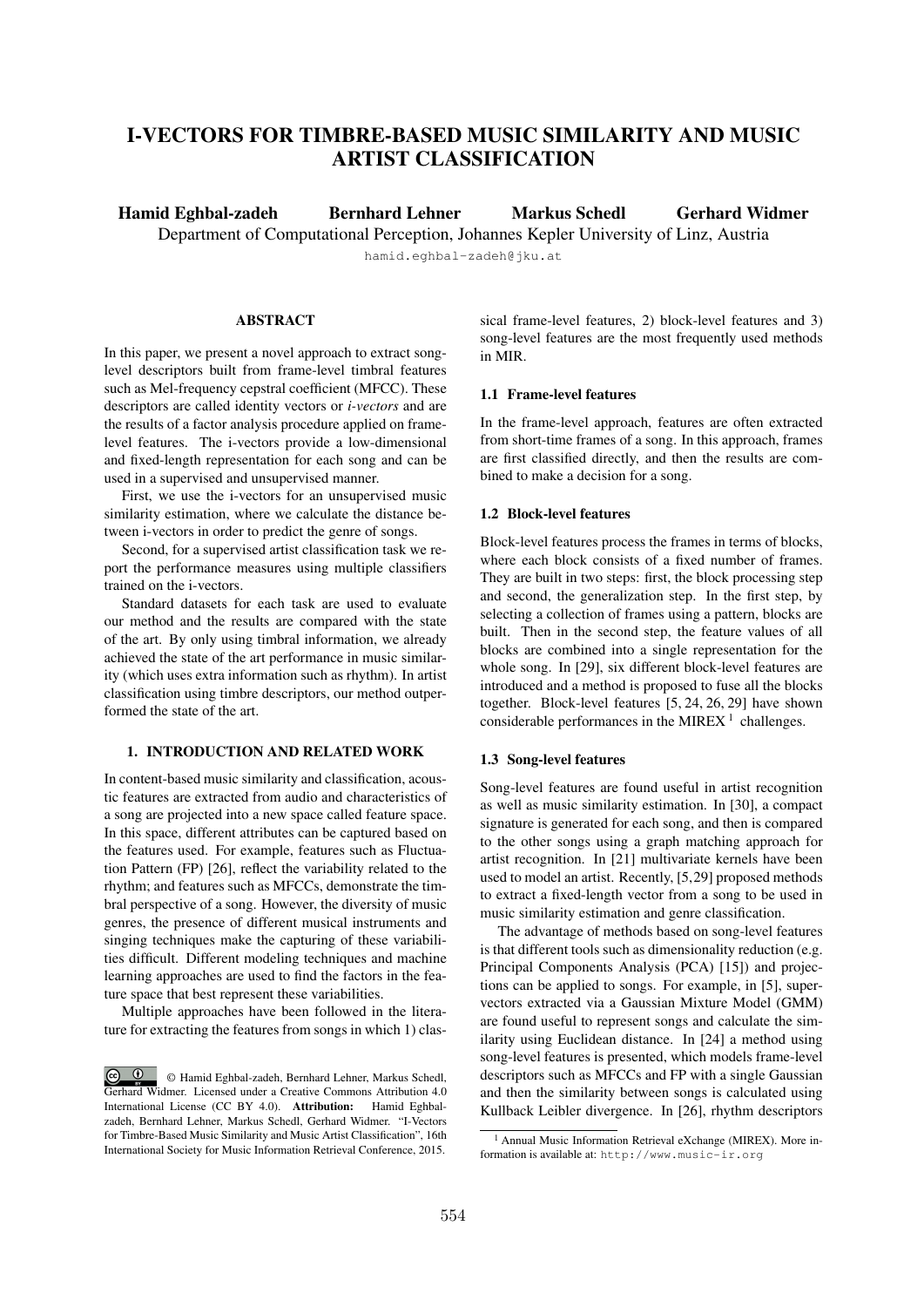are introduced to improve the performance of music similarity measures in [24].

### *1.3.1 GMM and GMM-supervectors*

GMMs have been frequently used for acoustic modeling in music processing [4, 5, 12]. In [4, 5], a GMM is used as a *Universal Background Model* (UBM) for content-based music similarity estimation and genre classification.

Gaussian-based features used in [5, 24] are other examples of song-level features which use a Gaussian model to create a statistical representation of a song from framelevel features. Similar to [4, 5], a GMM supervector is computed for each song. This representation is a fixedlength vector, and is computed using a UBM (which is a GMM, trained on a database of songs) via a procedure described in  $[4, 5]$ .

The first drawback of GMM-based methods is that when the rank of the GMM space (number of Gaussian components) increases, the dimensionality of GMM supervectors rises which causes problems such as the curse of dimensionality. One solution to this issue would be to use dimensionality reduction methods such as PCA. In our previous work [9], we showed that this is not effective. Another solution would be to decompose these high-dimensional supervectors into multiple terms with lower ranks which we will discuss in the following section.

# *1.3.2 Session and Speaker variability*

As described in [18], there exists a second drawback of GMM-based methods. The performance of these frameworks suffer from their inability to capture the variability known as *session variability* in the field of speaker verification. In contrast to *speaker variability* which is the variability that appears between different speakers, session variability is defined as the variability that appears for a speaker from one recording to another [18]. This variability is called *session* because it appears inside a recording session of a speaker.

#### *1.3.3 Song, Genre and Artist variability*

In MIR, similar to session variability, we define *song variability* as the variability that appears between songs. Also, similar to speaker variability, we define *genre variability* for genre classification as the variability that appears between different genres, and *artist variability* for artist recognition as the variability appears between different artists.

The second drawback of GMM-based methods is that they can not distinguish between song variability and genre (or artist) variability. If we can provide a decomposition of GMM supervectors in a way that separates the desired factors, such as genre variability from undesired ones, such as song variability, and at the same time decreases the dimensionality of GMM supervectors, then as a result a better representation of GMM supervectors with lower dimensionality and better discrimination power will be obtained. Factor Analysis (FA) provides the means to produce such representations where a GMM supervector decomposes into multiple factors. An advantage of the features obtained by FA compared to block-level features and Gaussian-based features is that FA can be performed in a way that after decomposition, each component can exhibit a specific variability such as artist or genre. Thus, desired factors can be kept and undesired factors can be removed from the song's GMM supervector. By applying such decomposition on top of the GMM space, another space with bases of desired factors (e.g. genre space, with genre factors) can be created.

Recently, in the field of speaker verification, Dehak et al. [7] introduced i-vectors which outperformed the state of the art and provided a solution for the problem of session variability in the GMM-UBM frameworks. The i-vector extraction is a feature-modeling technique that builds utterance-level features, and it has been successfully used in other areas such as emotion recognition [34], language recognition [8], accent recognition [1] and audio scene detection [10].

The i-vector method applies a FA procedure to extract low-dimensional features from GMM supervectors. This FA procedure estimates hidden variables in GMM supervector space, which provides better discrimination ability and lower dimensionality than GMM supervectors. These hidden variables are the i-vectors and even though the i-vector extraction procedure is totally unsupervised, they can be used for both supervised and unsupervised tasks. The aim of this paper is to introduce the i-vectors to the MIR community and show their performance on two of the major tasks in content-based MIR.

# 2. FACTOR ANALYSIS PROCEDURE

In this paper, examples are given from a genre classification point of view. The definitions and the method are extendable to other tasks in MIR such as artist classification.

#### 2.1 Overview of Factor Analysis Methods

A FA model can be viewed as a GMM supervector space, where genre and song factors are its hidden variables. Genre and song factors are defined in a way that for a given genre, the values of the genre factors are assumed to be identical for all songs within that genre. The song factors may vary from one song to another.

Let's assume we have a *C* mixture components GMM and let *F* be the dimension of the acoustic feature vectors. For each mixture component  $c = 1, \ldots, C$ , let  $m_c$  denote the corresponding genre-independent mean vector (UBM mean vector) and let *m* denote the  $C \cdot F \times 1$  supervector obtained by concatenating  $m_1, \ldots, m_C$ .

Maximum a posteriori (MAP) [14] is a method that is used to extract genre-dependent GMM supervectors. In MAP, it is assumed that each genre *g* can be modeled only by a single genre-dependent GMM supervector *M*(*g*). This supervector is calculated from a genre-independent vector *m* which is then adapted to a couple of songs from a specific genre known as the genre-adaptation data.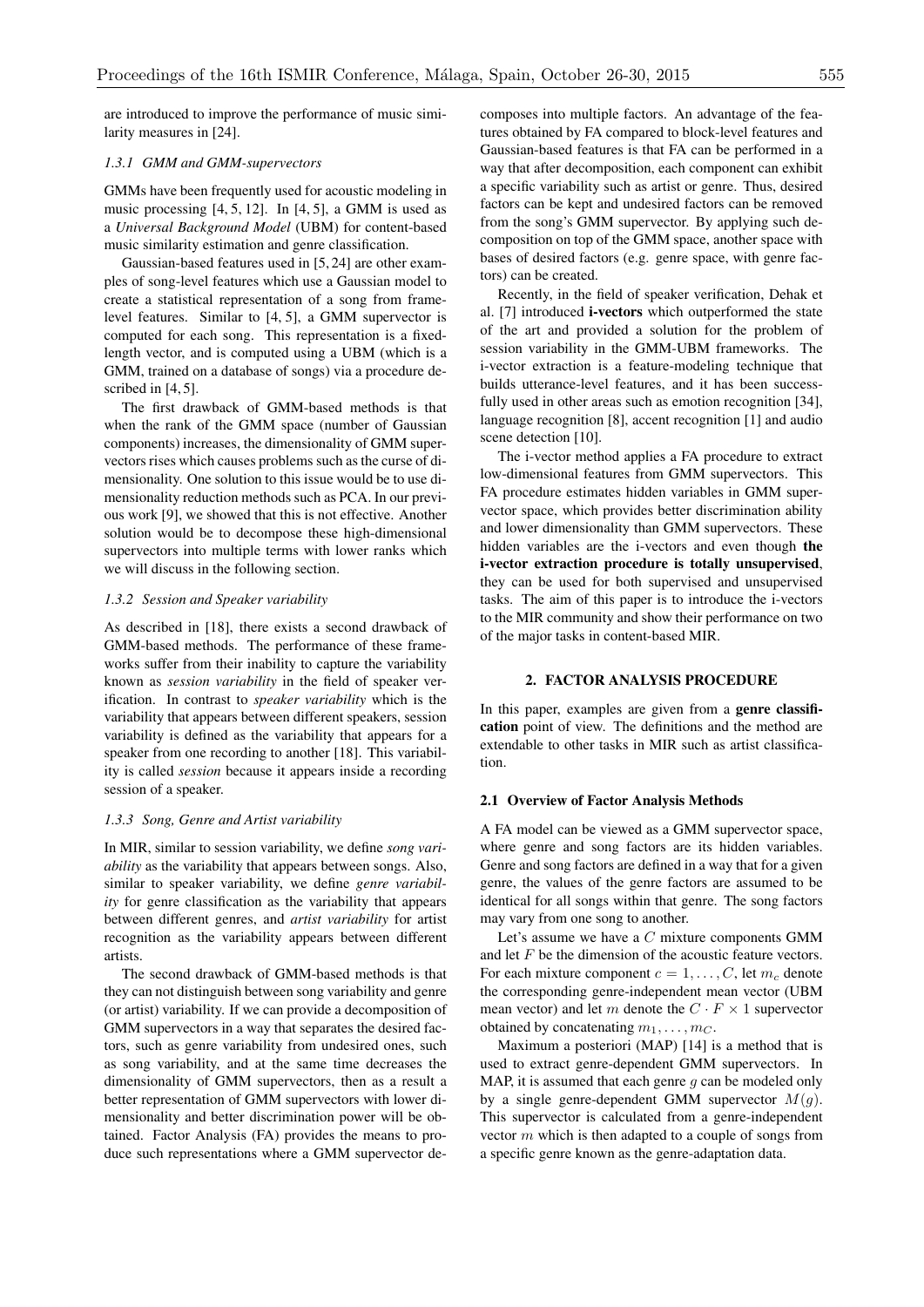Similar to speaker modeling in speaker verification [19], the MAP approach to genre modeling assumes that for each mixture component *c* and genre *g*, there is an unobservable offset vector  $O_q$  such that:

$$
M(g) = m + O_g \tag{1}
$$

 $O_q$  is unknown and can not be learned during the MAP training procedure.

Further, *eigenvoice MAP* [17] assumes the row vectors of the matrix  $O<sub>g</sub>$  are independent and identically distributed. A rectangular matrix *V* of dimensions  $C \cdot F \times R$  is assumed where *R* is a parameter such that  $R \ll C \cdot F$ . The *V* matrix has a lower rank than  $C \cdot F$  and can be learned from the training data. The supervector  $M(q)$  decomposes into factors  $y(g)$  which have lower ranks using *V*. For genre *g*, the FA used in eigenvoice MAP is as follows:

$$
M(g) = m + Vy(g) \tag{2}
$$

where  $y(g)$  is a hidden  $R \times 1$  vector which has a standard normal distribution. Eigenvoice MAP trains faster than MAP, yet training *V* properly needs a very large amount of data, also song factors are not considered in the decomposition of  $M(g)$ .

A solution for separation between song and genre factors was first suggested in [19], and later improved in [16] as Joint Factor Analysis (JFA). JFA decomposition model can be written as follows:

$$
M = m + Vy + Ux + Dz \tag{3}
$$

where *M* is a song GMM supervector, *m* is a genre- and song-independent supervector which can be calculated using a UBM, *V* and *D* define a genre subspace (genre matrix and diagonal residual, respectively), and *U* defines a song subspace. The vectors  $y$ ,  $z$  are the genre-dependent factors, and *x* is the song-dependent factor in their respective subspaces. They are assumed to be a random variable with a standard normal distribution. Unlike eigenvoice MAP, JFA gives us a modeling with separated genre and song factors with low ranks, where they can be used to better separate songs from different genres by removing song variability.

Even though JFA showed better performance than previous FA methods, in terms of separation between song and genre factors, experimental results in [6] proved that if we extract song and genre factors using JFA, song factors also contain information about genres. Based on this finding, another FA model is proposed in [7], which defines a new low-dimensional space called Total Variability Space (TVS). The vectors in this new space, are called i-vectors. In the TVS, both song and genre factors are considered, but modeled together as a new factor named *total factor*. Total factors have lower dimensionality than GMM supervectors and one can represent a song by extracting total factors from its GMM supervector. Because i-vector FA showed the best results in speaker verification [7], in this paper we use it for multiple tasks in MIR. The FA procedure used to obtain i-vectors is described in the next section.



Figure 1: Graphical representation of different vectors extracted during i-vector FA. *F* is the dimensionality of acoustic features, *C* is the number of Gaussian components, and *R* is the rank of the TVS matrix. a) frame-level features of a song. b) and c) GMM supervector. d) TVS matrix *T*. e) i-vector.

### 2.2 Overview of I-vectors

TVS refers to total factors that contain both genre and song factors. In the TVS, a given song is represented by a lowdimensional vector called i-vector, which provides a good genre separability. This i-vector is known as point estimate of the hidden variables in a FA model similar to JFA. This describes these hidden variables and their characteristics.

In Figure 1, a graphical representation of vectors used in different steps during i-vector FA is provided. From each song, first frame-level features of dimensionality *F* are extracted as shown in Figure 1-a. Then, a *C* mixture components GMM trained on a large number of songs is used to extract GMM supervectors of dimension  $F \times C$ . This rectangular vector (Figure 1-b) then reshapes to a  $(F \cdot C) \times 1$ vector (Figure 1-c). A matrix of  $(C \cdot F) * R$  known as TVS matrix (*T*) is learned from a set of songs. *T* matrix is used to reduce the dimensionality of GMM supervectors to *R* where  $R$  is the rank of  $T$ , as can be observed in Figure 1-d. The resulting vectors are i-vectors having a low rank of *R* (Figure 1-e).



Figure 2: 2D PCA projected vectors extracted from songs of 3 different genres in GTZAN dataset. a) i-vectors. b) GMM supervectors.

A comparison between GMM representation and ivector representation is provided in Figure 2. This visualization is prepared by projecting GMM supervectors and i-vectors using PCA into a 2 dimensional plane. Multiple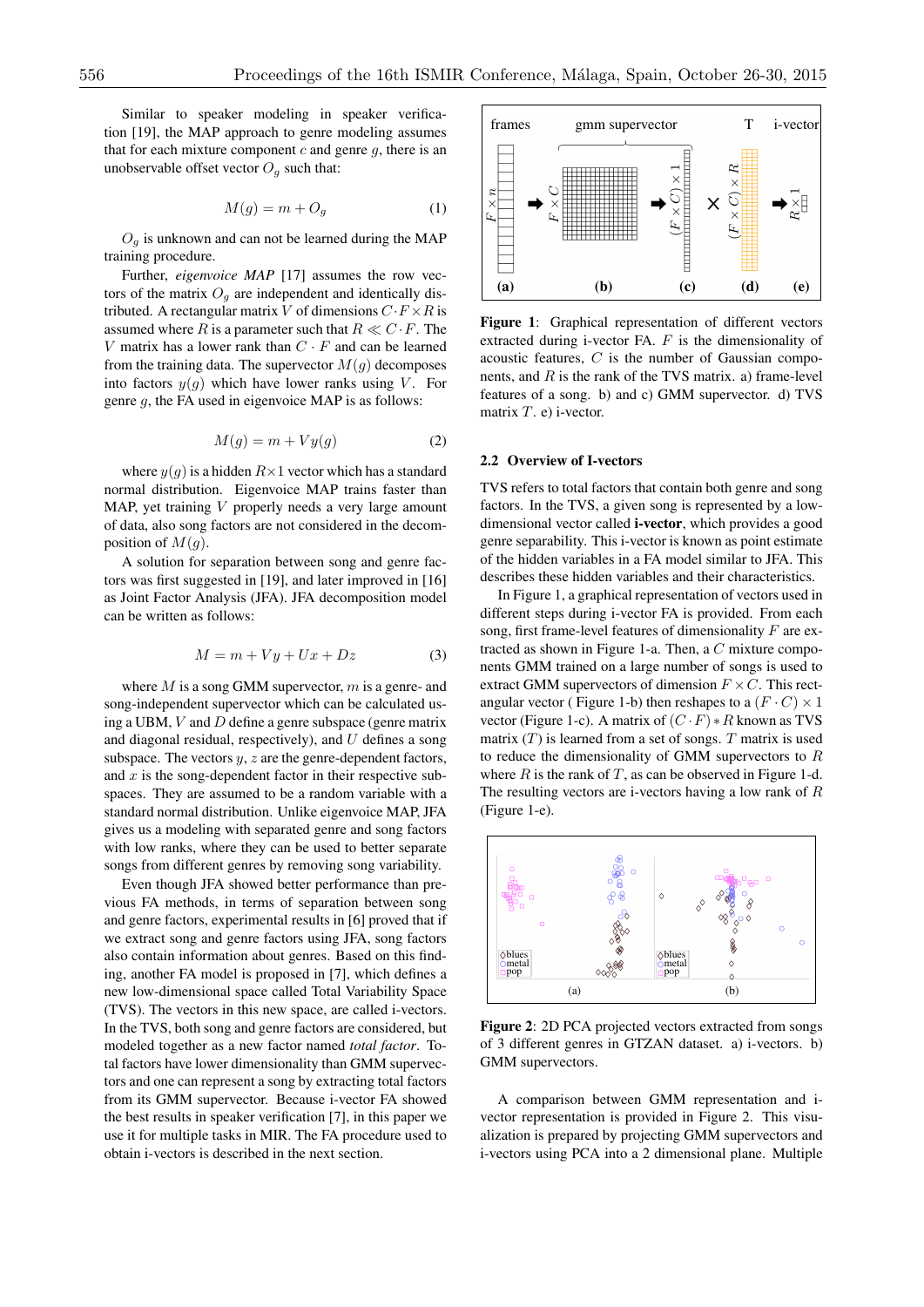songs of 3 different genres from the GTZAN dataset  $2$  are selected, then both their GMM supervectors and i-vectors are extracted. In Figure 2-a, a scatter plot of the song's projected i-vectors are shown. Also, in Figure 2-b, GMM supervectors projected using PCA are displayed. It can be observed that i-vector extraction was successful at increase the discrimination between songs of different genres. In the following paragraphs, the i-vector FA is described.

A *C* mixture components GMM ( $c = 1, \ldots, C$ ) called UBM can be trained on a large amount of data from multiple genres, where for component *c*,  $w_c$ ,  $m_c$  and  $\Sigma_c$  denote mixture weight, mean vector and covariance matrix respectively. Given a song of genre *g*, a GMM supervector *M*(*g*) can be calculated from a sequence of  $X_1, \ldots, X_\tau$  frames. The i-vector FA equation decomposes the vector  $M(q)$  as follows:

$$
M_c(g) = m_c + Ty \tag{4}
$$

where  $M_c(g)$  corresponds to a subvector of  $M(g)$  for component *c*, *m<sup>c</sup>* is the genre- and song-independent vector, and  $y \sim \mathcal{N}(0, 1)$  is the genre- and song-dependent vector, known as the i-vector. A rectangular matrix *T* of low rank known as TVS matrix is used to extract i-vectors from the vector  $M_c(q)$ .

The i-vector  $y$  is a hidden variable, but we can find it using the mean of its posterior distribution. This posterior distribution is Gaussian and is conditioned to the BaumWelch (BW) statistics for a given song [17]. The zero-order and the first-order BW statistics used to estimate *y*, are called  $N_c$  and  $P_c$  respectively (see Equation 6). Similar to [20], the BW statistics are extracted using the UBM as follows.

A closed form of an i-vector *y* looks as follows:

$$
y = (I + Tt \Sigma-1 N(s)T)-1 \cdot Tt \Sigma-1 P(s)
$$
 (5)

where we define  $N(s)$  as a diagonal matrix of dimension  $C \cdot F \times C \cdot F$  with  $N_c \times I$  ( $c = 1, \ldots, C$  and *I* has  $F \times F$  dimensions) diagonal blocks.  $P(s)$  is a vector with  $C \cdot F \times 1$  dimensions and is made by concatenating all first-order BW statistics  $P_c$  for a given song *s*; also  $\Sigma$  is a diagonal covariance matrix of dimension  $C \cdot F \times C \cdot F$ estimated during the factor analysis procedure; it models the residual variability not captured by the TVS matrix *T*. The BW statistics *N<sup>c</sup>* and *P<sup>c</sup>* are defined as follows.

Suppose we have a sequence of frames  $X_1, \ldots, X_\tau$  and a UBM with *C* mixture components defined in a feature space of dimension *F*. The BW statistics needed to estimate the i-vector for a given song are obtained by:

$$
N_c = \sum_t \gamma_t(c)
$$
  
\n
$$
P_c = \sum_t \gamma_t(c) X_t
$$
 (6)

where, for time  $t$ ,  $\gamma_t(c)$  is the posterior probability of  $X_t$  generated by the mixture component  $c$  of the UBM.

Since BW statistics are calculated using a GMM, they are called GMM supervectors in i-vector modeling.

TVS matrix *T* is estimated via a expectation maximization procedure using BW statistics. More information about the training procedure of *T* can be found in [7, 22].

# 3. I-VECTORS FOR UNSUPERVISED MUSIC SIMILARITY ESTIMATION

In this section, i-vectors are used for music similarity estimation task. Genre and song variability are the factors used in this task.

### 3.1 Dataset

The 1517Artists<sup>3</sup> dataset is used for training UBM and T matrix. This dataset consists of freely available songs and contains 3180 tracks by 1517 different artists distributed over 19 genres. The GTZAN dataset is used for music similarity estimation which contains 1000 song excerpts of 30 seconds, evenly distributed over 10 genres.

#### 3.2 Frame-level Features

We use MFCCs as one of our timbral features. MFCCs are the most utilized timbre-related frame-level features in MIR. They are a compact, and perceptually motivated representation of the spectral envelope.

For the extraction of the MFCCs, we use an observation window of 10 ms, with an overlap of 50%. We extract 25 MFCCs with the rastamat toolbox [11]. The first and second order derivatives (deltas and double-deltas) of the MFCCs are also added to the feature vector.

Additionally, we use the first order derivative of a centscaled spectrum, calculated in the same way as explained in [29]. These features are called Spectrum Derivatives (SD).

#### 3.3 Baselines

Four different baselines are used to be compared to our method. The first baseline is fusing block-level similarity measure (BLS) [29], which uses 6 different blocklevel features containing spectral pattern, delta spectral pattern, variance delta spectral pattern, logarithmic fluctuation pattern, correlation pattern and spectral contrast pattern. These features are used with a similarity function and a distance normalization method to calculate a pairwise distance matrix between songs. The second baseline is called Rhythm Timbre Bag of Features (RTBOF) [26]. RTBOF has two components of rhythm and timbre which are modeled over local spectral features. The third baseline is MARSYAS (Music Analysis, Retrieval and Synthesis for Audio Signals) which has an open source toolbox to calculate various audio features. <sup>4</sup> A similarity function is used to calculate a distance matrix of features extracted as described in [32]. The last baseline (CMB) is a combination of BLS and RTBOF, which reported in [29] as the best similarity method in case of genre classification measures.

<sup>2</sup> http://marsyas.info/downloads/datasets.html

<sup>&</sup>lt;sup>3</sup> This dataset can be downloaded from www.seyerlehner.info. <sup>4</sup> http://marsyas.info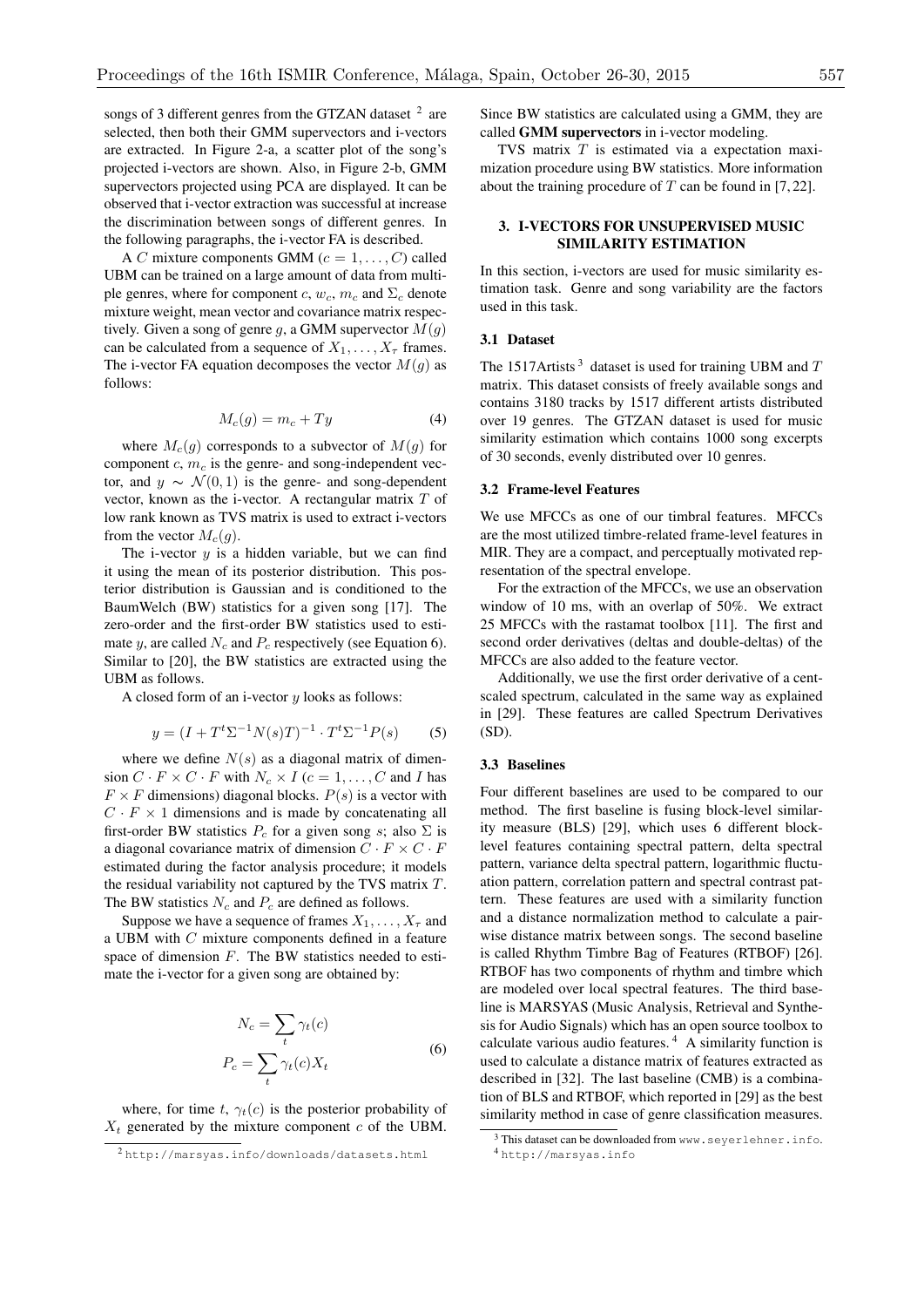# 3.4 Experimental Setup

A UBM with 1024 Gaussian components is trained on the 1517Artists dataset using 2000 consecutive frames from the middle area of each song. No labels are used during the training procedure of UBM and *T* matrix. The TVS matrix *T* is trained using 400 total factors, and used during the i-vector extraction procedure. The number of factors and Gaussian components was chosen after a parameter analysis step on a small development dataset which differs from the datasets used in this paper.

Two sets of different i-vectors are used to calculate two similarity matrices for the GTZAN dataset. First, MFCC features are used to extract i-vectors, and cosine distance is used to calculate a pair-wise distance matrix between all songs, since in [7] cosine distance has been successfully used with i-vectors. UBM and *T* matrix are also trained using MFCC features of 1517Artists.

Second, SD features are used to extract another set of i-vectors to calculate our second distance matrix using cosine distance. Similar to MFCC i-vectors, a new UBM and *T* matrix is trained using SD features extracted from 1517Artist dataset.

Pair-wise distance matrices are normalized using a distance space normalization (DSN) proposed in [25]. The distance matrices for baseline methods are downloaded from the website<sup>5</sup> of the author of [29].

# 3.5 Evaluation

We evaluate the music similarity measures using genre classification via k-nearest neighbor (KNN) classification. This method is also used in [5, 24, 26, 29]. We use different values of *k* that vary from 1 to 20. Also, we use a leave-one-out scenario for genre classification using pairwise distance matrices.

### 3.6 Results and Discussion

The KNN genre classification accuracy calculated using our method is compared to the baseline methods, and the results are shown in Figure 3. As can be seen, our method using MFCC features achieved the performance of the BLS baseline and outperformed MARSYAS. By combining the distance matrices calculated using MFCC and SD i-vectors with equal weights after applying DSN, we could achieve the performance of RTBOF baseline.

Since the authors of the BLS method in [29] reported a combination of BLS and RTBOF (named as CMB in [29]) to perform best, we also combined our MFCC+SD ivector distance matrix with RTBOF with equal weights after applying DSN and achieved the performance of CMB. Furthermore, by combining MFCC+SD i-vector and CMB distance matrix (with equal weights after DSN), we could achieve a better performance than the best combined method reported in [29].



Figure 3: Evaluation results of KNN genre classification on GTZAN dataset.

#### 3.7 Resources

The MSR Identity Toolbox [28] was used for i-vector extraction. We also used drtoolbox [33] to apply PCA for visualization in Figure 2.

# 4. I-VECTORS FOR SUPERVISED ARTIST **CLASSIFICATION**

In this section, i-vectors are used for artist recognition task. Artist and song variability are the factors used in this task. More details about artist recognition using i-vectors can be found in our previous work [9].

### 4.1 Dataset

The artist classification experiments were conducted using the artist20 dataset [12]. It contains 1413 tracks, mostly rock and pop songs, composed of six albums from each of the 20 different artists.

#### 4.2 Frame-level Features

Instead of extracting the MFCCs ourselves, we use the ones provided as part of the dataset in [12]. Neither first nor second order derivatives of the MFCCs are used. Similar to the approach already discussed in Section 3.2, we also include the first order derivative of a cent-scaled spectrum (SD features).

#### 4.3 Baselines

Multiple baseline methods from the literature are selected and their performance is compared to that achieved by our method. Results are reported for a 20-class artist classification task on the artist20 dataset [12]. The first baseline (*BLGMM*) models artists with GMMs using MFCCs [12]. The second baseline (*BLsparse*) uses a sparse feature learning method [31] of 'bag of features' (BOF). Both the magnitude and phase parts of the spectrum are used in this

<sup>5</sup> www.seyerlehner.info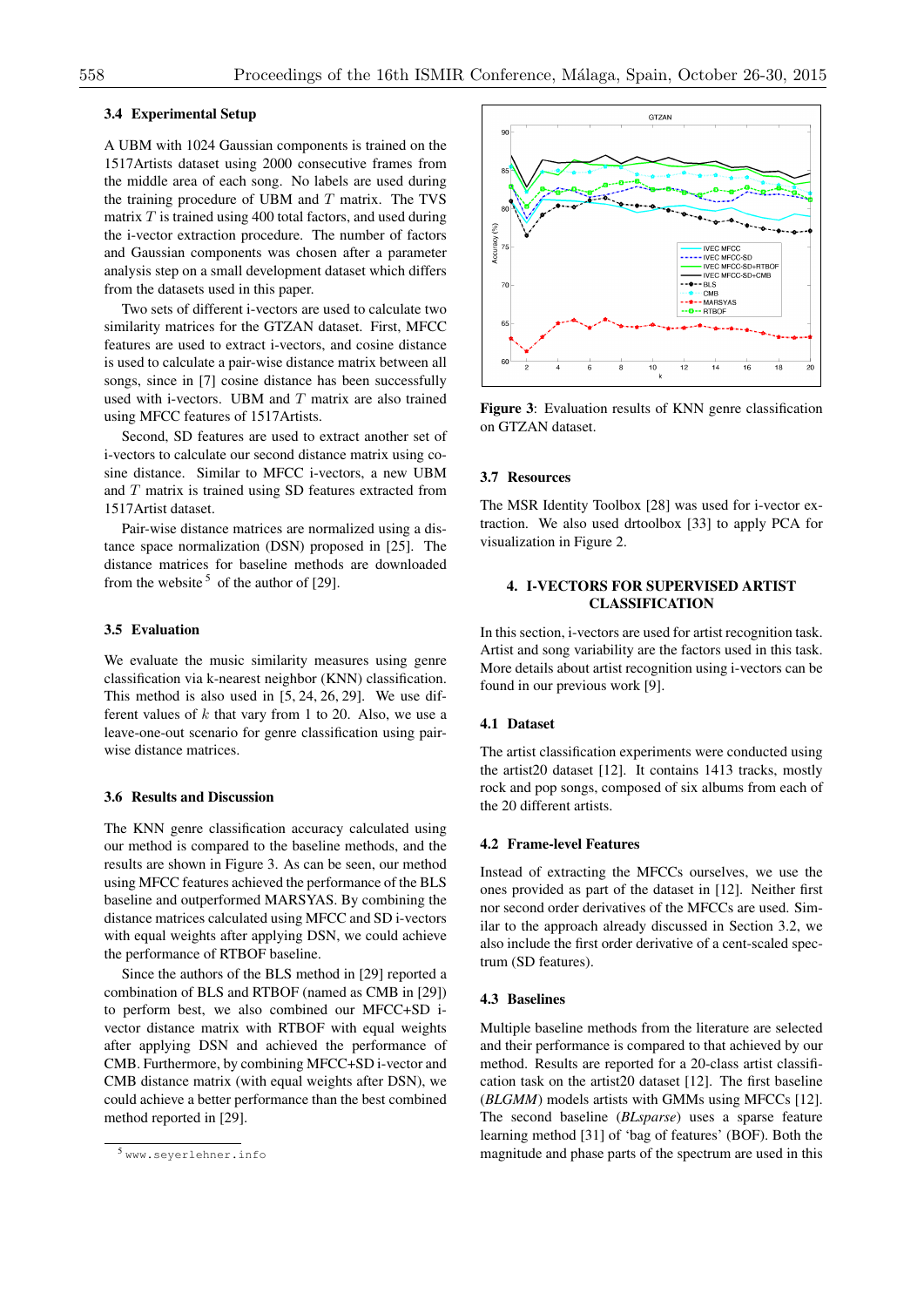method. The third baseline is (*BLsign*). It generates a compact signature for each song using MFCCs, and then compares these by a graph matching technique [30]. The fourth baseline (*BLmultiv*) uses multivariate kernels [21] with the direct uniform quantization of the MFCC features. The results for the latter three are taken from their publications, while the results for the *BLGMM* baseline are reproduced using the implementation provided with the dataset. The performance of all baselines on the artist20 dataset are reported using the same songs, and the same fold splits in the 6-fold cross-validation.

# 4.4 Experimental Setup

Similar to the setup followed in Section 3.4, a UBM with 1024 Gaussian components and a *T* matrix with 400 factors are used for i-vector extraction. Unlike the setup in music similarity estimation, no other dataset is used to train *T* and the UBM. Instead, in each fold the training set is used to train UBM and *T* matrix. Unlike the setup described in Section 3.4, we apply a Linear Discriminant Analysis (LDA) [23] to the i-vectors to reduce the dimensionality from 400 to 19. The reason we didn't use LDA for music similarity estimation is that the whole procedure of i-vector extraction in Section 3 was unsupervised, and no labels were used during the i-vector extraction process.

In each fold, the LDA is trained on the same data that UBM and *T* matrix are trained. I-vectors are centered by removing the mean calculated from training i-vectors, then length-normalized [13] before applying LDA. After applying LDA, once again i-vectors are length-normalized since iterative length-normalization was found useful in [2]. The length normalization provides a standard form of i-vectors.

We fuse MFCC and SD i-vectors of a song simply by concatenating the dimensionality-reduced i-vectors and subsequently feed them into the classifiers investigated.

First, a Probabilistic Linear Discriminant Analysis (PLDA) [27] is used to find the artist for each song (iv-PLDA). PLDA is a generative model which models both intra-class and inter-class variance as multidimensional Gaussian and showed significant results with i-vectors [3]. Second, a KNN classifier with  $k = 3$  (3NN) and a cosine distance is considered (iv3NN). Third, a Discriminant Analysis (DA) classifier is investigated with a linear discriminant function and a uniform prior (ivDA).

# 4.5 Evaluation

A 6-fold cross-validation proposed in [12] is used to evaluate the artist classification task. In each fold, five albums from each artist are used for training and one for testing. We report mean class-specific accuracy, F1, precision and recall, all averaged over folds.

#### 4.6 Results and Discussion

The results of artist classification are reported in Table 1. Using MFCC i-vectors, our proposed method outperformed all the baselines with all three classifiers. Also by

using MFCC+SD i-vectors, the results of artist classification from all 3 classifiers improved. The best artist classification performance is achieved using MFCC+SD i-vectors and a DA classifier yielding 11 percentage point improvement in accuracy and 10 percentage point improvement in F1 compared to the best known results among all the base**lines** 

| Method           | Feat.            | Acc%               | F1%   | $Pr\%$ | Rec%               |
|------------------|------------------|--------------------|-------|--------|--------------------|
| <b>BLGMM</b>     | 20mfcc           | 55.90              | 55.18 | 58.74  | $58.\overline{20}$ |
| <b>BL</b> sparse | <b>BOF</b>       | 67.50              | n/a   | n/a    | n/a                |
| <b>BLsign</b>    | 15mfcc           | 71.50              | n/a   | n/a    | n/a                |
| <b>BL</b> multiv | 13mfcc           | 74.30              | 74.79 | n/a    | n/a                |
| ivPLDA           | 20mfcc           | 83.30              | 82.58 | 83.72  | 84.02              |
| iv3NN            | 20mfcc           | 82.43              | 81.70 | 83.06  | 83.03              |
| ivDA             | 20mfcc           | 83.36              | 82.67 | 84.07  | 83.78              |
| ivPLDA           | $20$ mfcc $+$ sd | $85.\overline{27}$ | 84.58 | 85.87  | 85.68              |
| iv3NN            | $20$ mfcc $+$ sd | 83.68              | 83.05 | 84.10  | 84.55              |
| ivDA             | $20$ mfcc $+$ sd | 85.45              | 84.59 | 85.80  | 85.68              |

Table 1: Artist classification results for different methods on the artist20 dataset.

# 4.7 Resources

We used the same resources as reported in Section 3.7. In addition, we used the PLDA implementation from MSR Identity Toolbox [28] and LDA from drtoolbox [33].

# 5. CONCLUSION

In this paper, we propose an i-vector based factor analysis (FA) technique to extract song-level features for unsupervised music similarity estimation and supervised artist classification. In music similarity estimation, our method achieved the performance of state-of-the-art methods by using only timbral information. In artist classification, our method was evaluated on a variety of classifiers and proved to yield stable results. The proposed method outperformed all the baselines on the artist20 dataset and improved the best known artist classification measures among baselines. To the best of our knowledge, our results are the highest artist classification results published so far for the artist20 dataset.

# 6. ACKNOWLEDGMENT

We would like to acknowledge the tremendous help by Dan Ellis from Columbia University, who shared the details of his work, which enabled us to reproduce his experiment results. Thanks to Pavel Kuksa from University of Pennsylvania for sharing the details of his work with us. Also thank to Jan Schlüter from OFAI for his help with music similarity baselines. And at the end, we appreciate helpful suggestions of Rainer Kelz and Filip Korzeniowski from Johannes Kepler University of Linz to this work. This work was supported by the EU-FP7 project no.601166 (PHENICX), and by the Austrian Science Fund (FWF) under grants TRP307-N23 and Z159.